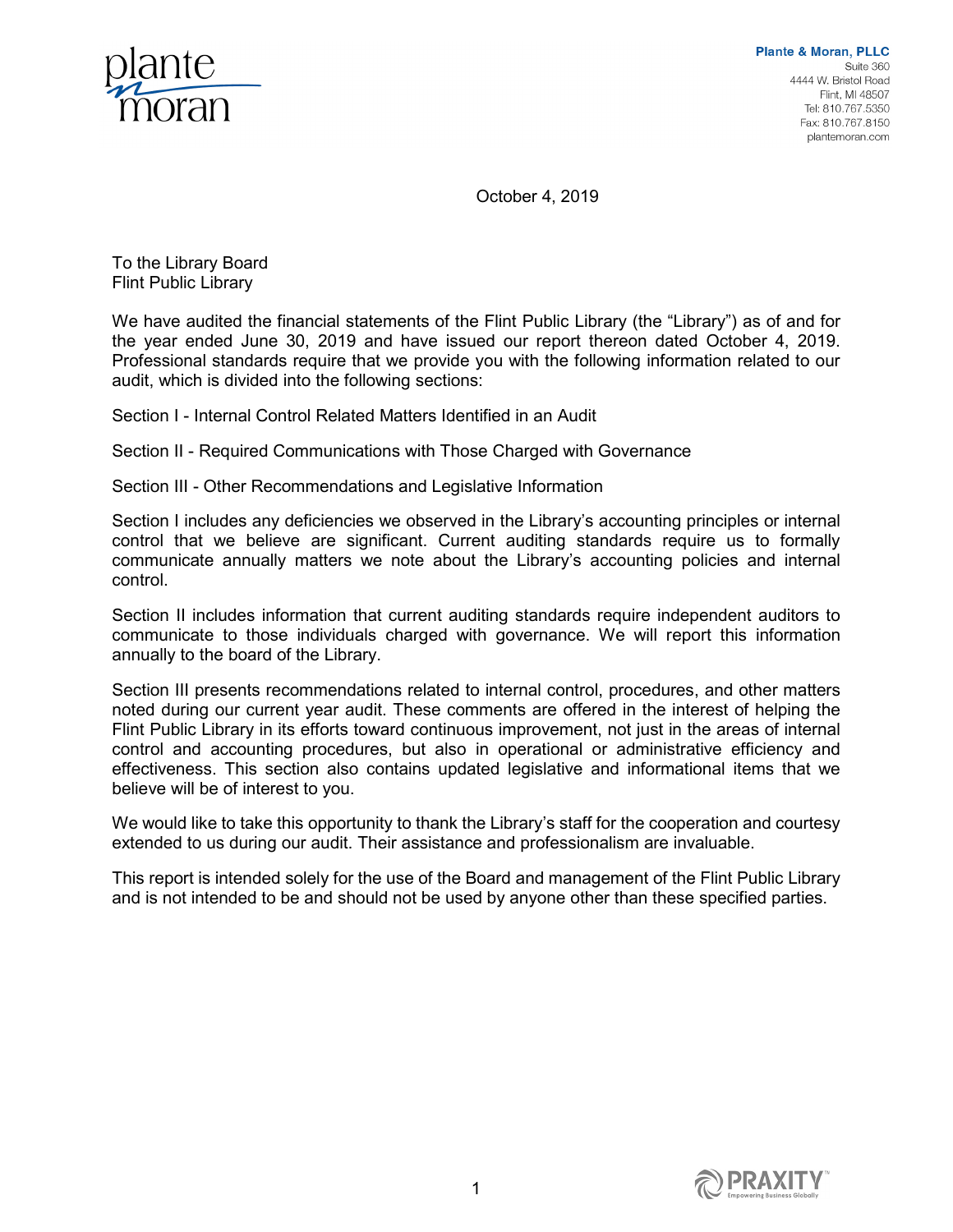To the Library Board **Contract Contract Contract Contract Contract Contract Contract Contract Contract Contract Contract Contract Contract Contract Contract Contract Contract Contract Contract Contract Contract Contract Co** Flint Public Library

We welcome any questions you may have regarding the following communications, and we would be willing to discuss any of these or other questions that you might have at your convenience.

Very truly yours,

**Plante & Moran, PLLC**

Panda & Hel

Pamela Hill, CPA Partner

assaus frase

Ashley Frase, CPA Manager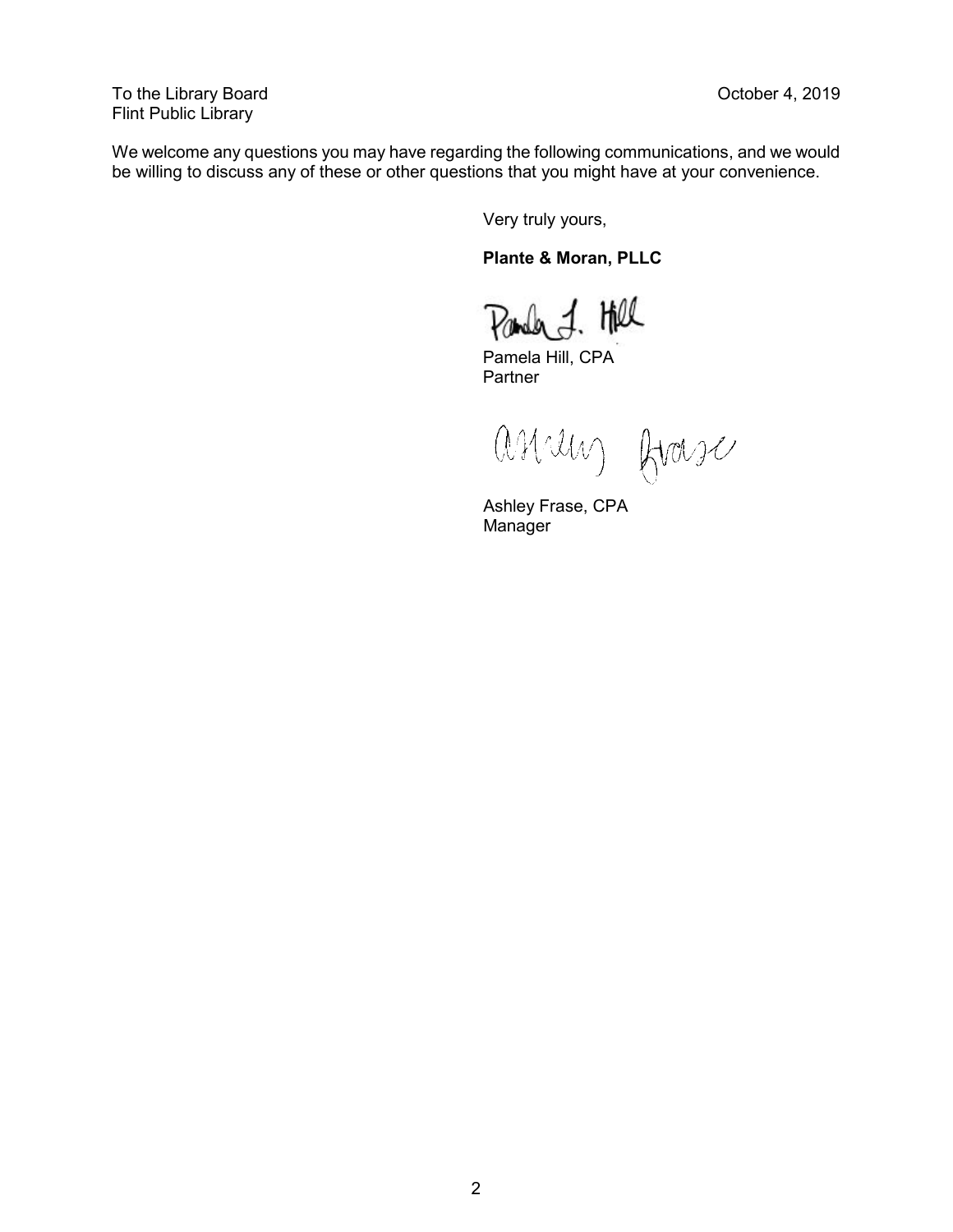#### **Section I - Internal Control Related Matters Identified in an Audit**

In planning and performing our audit of the financial statements of the Flint Public Library as of and for the year ended June 30, 2019, in accordance with auditing standards generally accepted in the United States of America, we considered the Library's internal control over financial reporting (internal control) as a basis for designing audit procedures that are appropriate in the circumstances for the purpose of expressing our opinion on the financial statements, but not for the purpose of expressing an opinion on the effectiveness of the Library's internal control. Accordingly, we do not express an opinion on the effectiveness of the Library's internal control.

Our consideration of internal control was for the limited purpose described in the preceding paragraph and was not designed to identify all deficiencies in internal control that might be significant deficiencies or material weaknesses, and, therefore, material weaknesses or significant deficiencies may exist that were not identified.

However, as discussed below, we identified a certain deficiency in internal control that we consider to be a significant deficiency.

A deficiency in internal control exists when the design or operation of a control does not allow management or employees, in the normal course of performing their assigned functions, to prevent, or detect and correct, misstatements on a timely basis.

A material weakness is a deficiency, or a combination of deficiencies, in internal control such that there is a reasonable possibility that a material misstatement of the entity's financial statements will not be prevented, or detected and corrected, on a timely basis.

A significant deficiency is a deficiency, or combination of deficiencies, in internal control that is less severe than a material weakness, yet important enough to merit attention by those charged with governance. We consider the following deficiency in the Library's internal control to be a significant deficiency:

**Online Banking** - As part of the audit process, we reviewed and tested the internal controls related to online banking procedures. During that testing, we identified that a single individual has the ability to initiate and complete a transfer of funds to external accounts without additional approvals being required by the financial institution. Although the Library was following its policy to require secondary paper or email approvals for cash transfers, which is a great internal policy, there is no required approval for transfers within the Library's online banking portal. We reviewed a sample of transfers out of the Library's accounts during the year and found no discrepancies. Additionally, the Library's monthly bank reconciliations were reconciled throughout the year with no discrepancies. However, without proper segregation of duties, the possibility exists that an inappropriate transfer of funds could happen. We recommend that the Library work with its financial institution to put the proper procedures in place to ensure that all external transfers of funds require a different initiator and approver. Also, we recommend that the ability to add vendors or accounts for transfer or electronic payment within the online banking portal be reviewed as part of this process in order to ensure the proper segregation of duties exists there as well. During September 2019, the Library worked with its financial institution to put procedures in place to ensure that segregation of duties exists within the online banking portal, fully mitigating the online banking internal control deficiency for future years.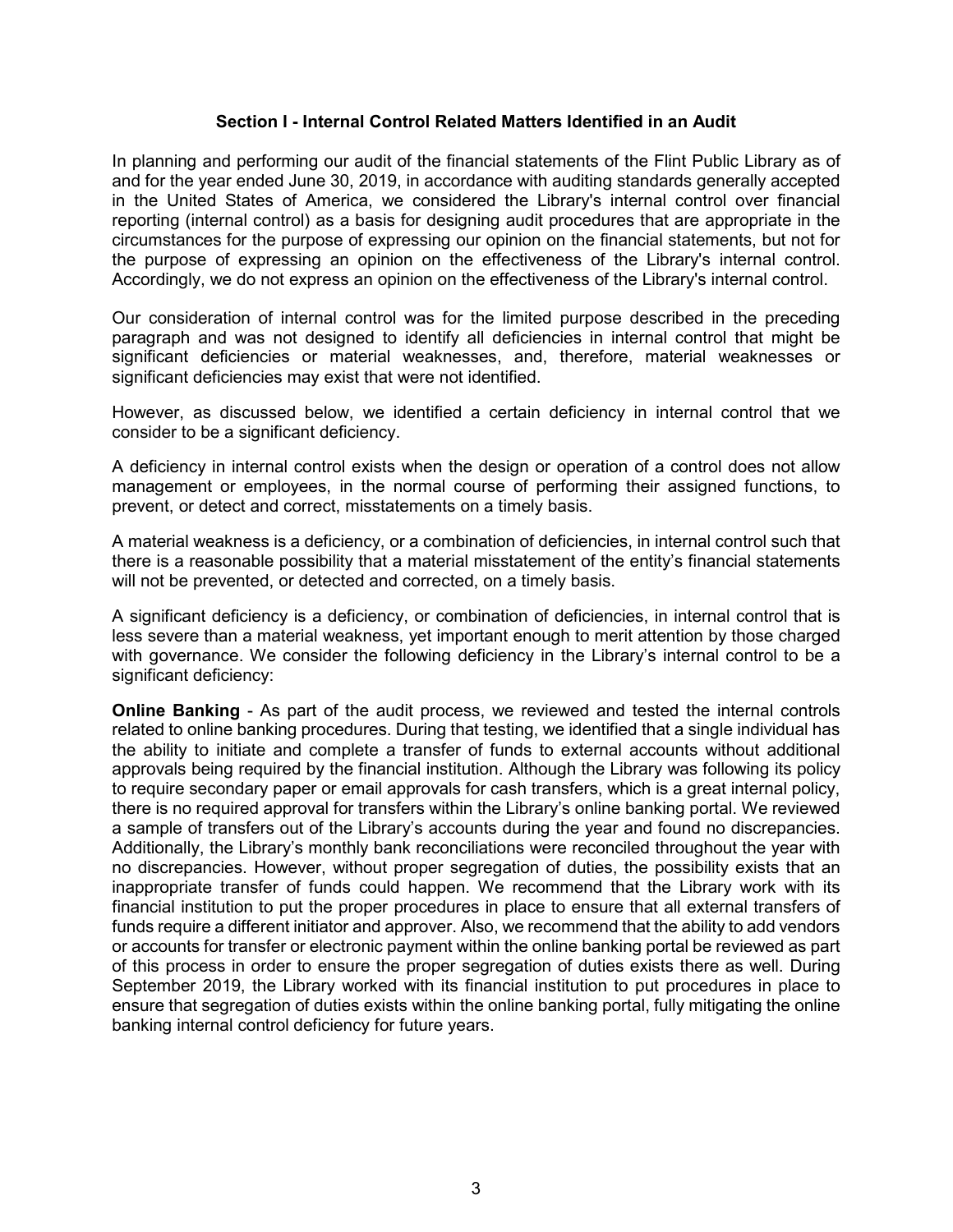# **Section II - Required Communications with Those Charged with Governance**

# **Our Responsibility Under U.S. Generally Accepted Auditing Standards**

As stated in our engagement letter dated July 16, 2019, our responsibility, as described by professional standards, is to express an opinion about whether the financial statements prepared by management with your oversight are fairly presented, in all material respects, in conformity with U.S. generally accepted accounting principles. Our audit of the financial statements does not relieve you or management of your responsibilities. Our responsibility is to plan and perform the audit to obtain reasonable, but not absolute, assurance that the financial statements are free of material misstatement.

As part of our audit, we considered the internal control of the Flint Public Library. Such considerations were solely for the purpose of determining our audit procedures and not to provide any assurance concerning such internal control.

We are responsible for communicating significant matters related to the audit that are, in our professional judgment, relevant to your responsibilities in overseeing the financial reporting process. However, we are not required to design procedures specifically to identify such matters.

#### **Planned Scope and Timing of the Audit**

We performed the audit according to the planned scope and timing previously communicated to you in our meeting about planning matters.

#### **Significant Audit Findings**

#### *Qualitative Aspects of Accounting Practices*

Management is responsible for the selection and use of appropriate accounting policies. In accordance with the terms of our engagement letter, we will advise management about the appropriateness of accounting policies and their application. The significant accounting policies used by the Library are described in Note 1 to the financial statements. No new accounting policies were adopted, and the application of existing policies was not changed during 2019.

We noted no transactions entered into by the Library during the year for which there is a lack of authoritative guidance or consensus.

There are no significant transactions that have been recognized in the financial statements in a different period than when the transaction occurred.

Accounting estimates are an integral part of the financial statements prepared by management and are based on management's knowledge and experience about past and current events and assumptions about future events. Certain accounting estimates are particularly sensitive because of their significance to the financial statements and because of the possibility that future events affecting them may differ significantly from those expected.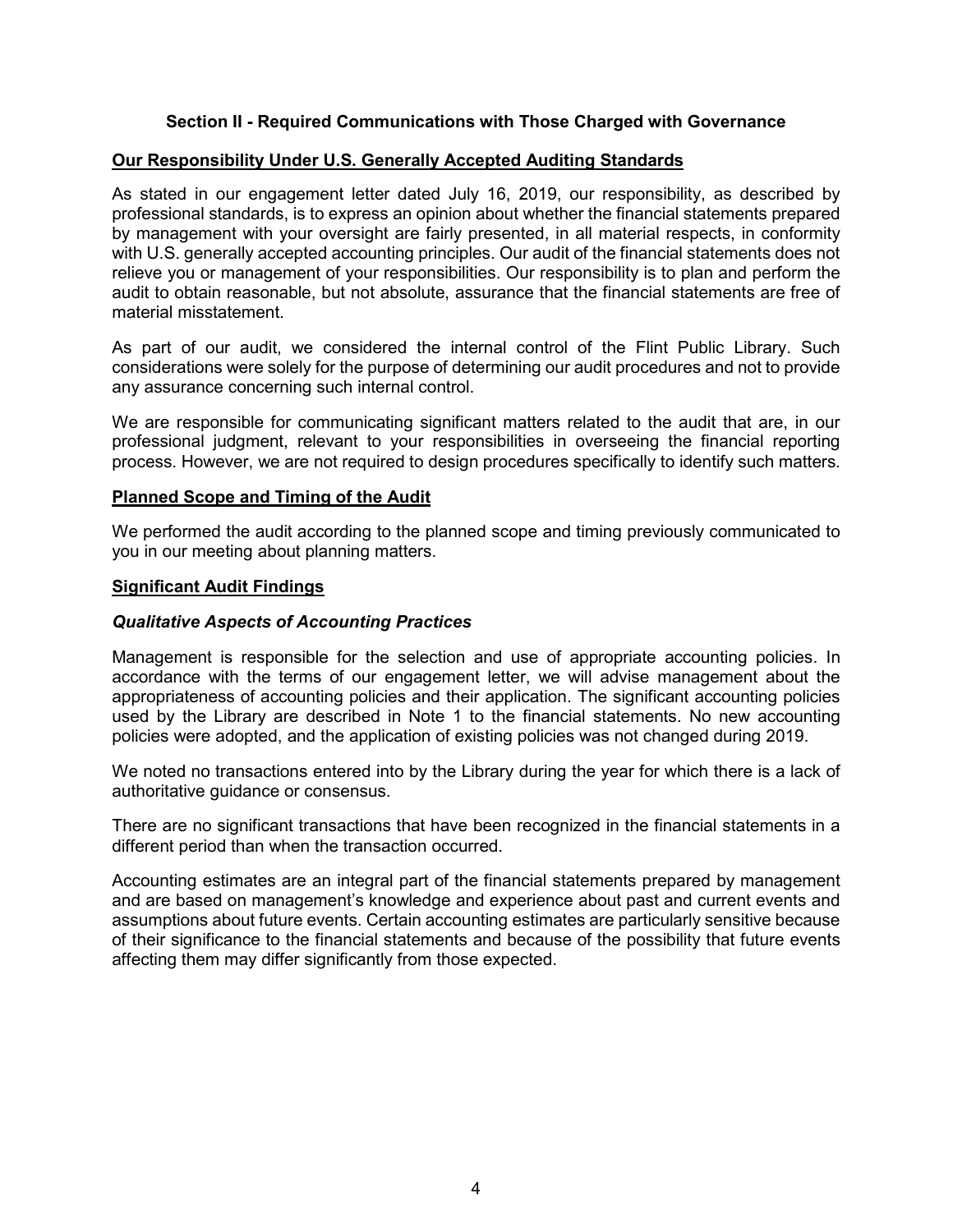## **Section II - Required Communications with Those Charged With Governance (Continued)**

The most sensitive estimates affecting the financial statements were the useful lives of capital assets, the net pension asset for MERS, and the Library's share of the MPSERS net liabilities for the pension and other postemployment benefit (OPEB) plans. Useful lives of capital assets are based on management's estimate of their lives. Management's estimate of the asset related to the MERS pension is based on estimates provided by specialists (third-party actuaries). Management's estimates of the pension and OPEB plans under MPSERS were based on data received from the Office of Retirement Services. We evaluated the key factors and assumptions used to develop the estimates in determining that it is reasonable in relation to the financial statements taken as a whole.

The disclosures in the financial statements are neutral, consistent, and clear.

## *Difficulties Encountered in Performing the Audit*

We encountered no significant difficulties in dealing with management in performing and completing our audit.

#### *Disagreements with Management*

For the purpose of this letter, professional standards define a disagreement with management as a financial accounting, reporting, or auditing matter, whether or not resolved to our satisfaction, that could be significant to the financial statements or the auditor's report. We are pleased to report that no such disagreements arose during the course of our audit.

## *Corrected and Uncorrected Misstatements*

Professional standards require us to accumulate all known and likely misstatements identified during the audit, other than those that are trivial, and communicate them to the appropriate level of management. We did not detect any misstatements as a result of audit procedures.

#### *Significant Findings or Issues*

We generally discuss a variety of matters, including the application of accounting principles and auditing standards, business conditions affecting the Library, and business plans and strategies that may affect the risks of material misstatement, with management each year prior to our retention as the Library's auditors. However, these discussions occurred in the normal course of our professional relationship, and our responses were not a condition of our retention.

#### *Management Representations*

We have requested certain representations from management that are included in the management representation letter dated October 4, 2019.

#### *Management Consultations with Other Independent Accountants*

In some cases, management may decide to consult with other accountants about auditing and accounting matters, similar to obtaining a "second opinion" on certain situations. If a consultation involves application of an accounting principle to the Library's financial statements or a determination of the type of auditor's opinion that may be expressed on those statements, our professional standards require the consulting accountant to check with us to determine that the consultant has all the relevant facts. To our knowledge, there were no such consultations with other accountants.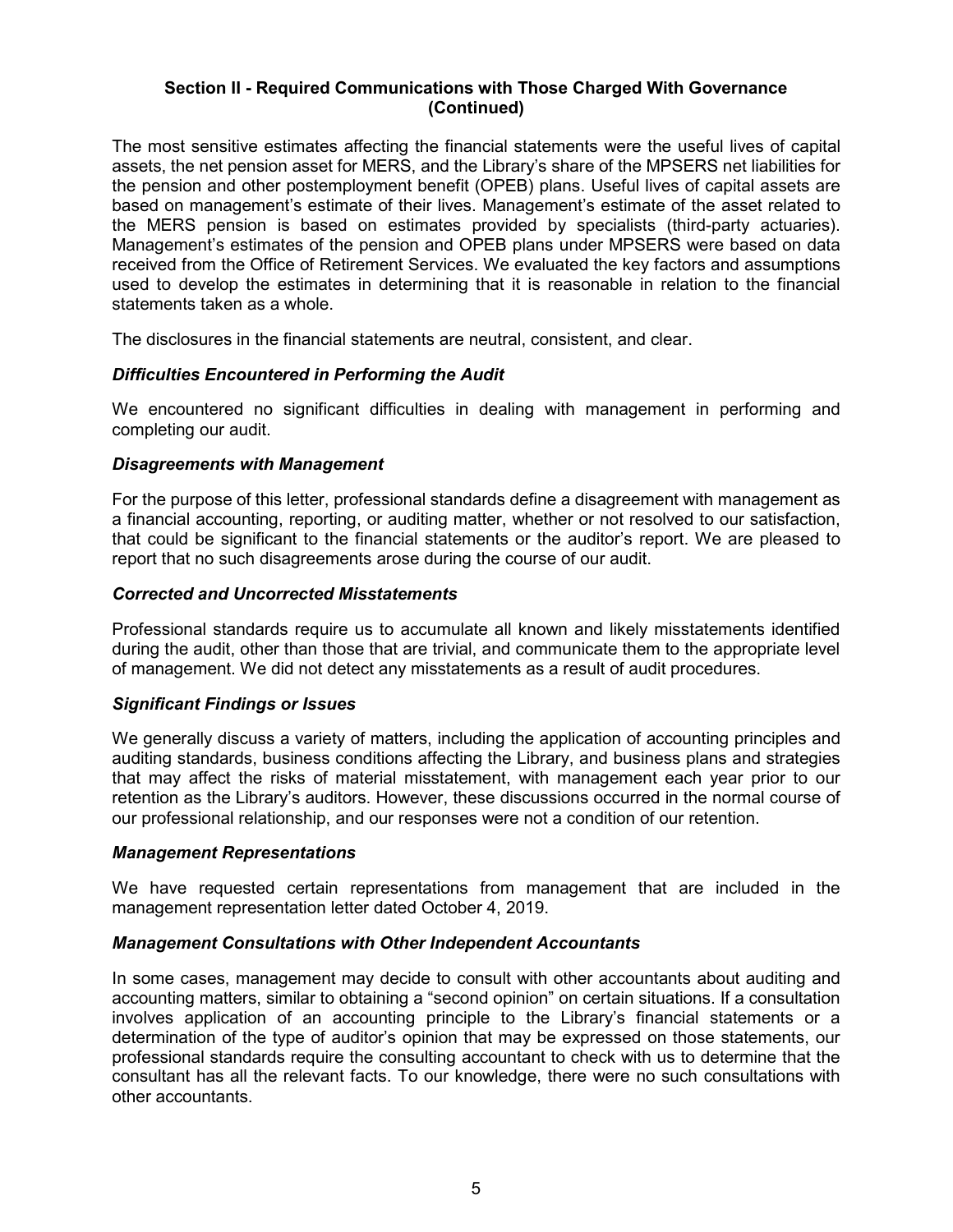## **Section III - Other Recommendations and Legislative Information**

## *Other Recommendations*

**Procurement Policy** - During our audit procedures, we noted that the Library is following the procurement policy in place per paragraph 5 of Section III of the Flint District Library Policies document. However, we did note that this procurement policy does not include a threshold requiring a bid process or other vendor selection procedures. A best practice would be that not every single contract the Library enters into would be required to bid, but that there are dollar thresholds and sometimes certain professional services that are specialized that may follow different procedures. We recommend that the Library consider revising the procurement policies in place to include vendor selection procedures and various other best practices.

**Online Banking Volume Limits** - We noted that the Library has transaction limits in place. We recommend that the Library implement dollar volume limits for online banking transactions. Limiting the amount of each transaction and the total transactions per day can protect against the potential loss if access is compromised. A logical limit would be to follow the tiered amounts typically prescribed in check signing policies. These amounts can be tested by viewing settings within the banks' treasury management system and confirming with the bank.

## *Legislative Information*

## **Public Act 530 of 2016 - Additional Legacy Cost Reporting**

On December 31, 2016, the governor signed Public Act 530 of 2016, which amends Public Act 314 of 1965, also known as Public Employee Retirement System Investment Act (PERSIA). This act is effective March 29, 2017.

Under the existing act, governmental entities were required to publish a summary annual report setting forth key information related to pension and retiree healthcare plans. The amendment requires that this summary annual report also be submitted to the Michigan Department of Treasury within 30 days of publication.

In addition, for any system (either pension or retiree health care) that is not funded at a level of at least 60 percent, the community must now post a report to its website indicating steps that are being undertaken to address the liability. In addition, this report must be submitted to the Department of Treasury within a reasonable time frame.

The legislation calls for the Department of Treasury to accumulate all of the reports and publish a summary of funding levels throughout the state.

#### **Pension and OPEB Reporting Under Public Act 202 of 2017**

On January 5, 2018, the Michigan Department of Treasury released initial reporting requirements under Public Act 202 of 2017 (the "Act"), which was a primary component of the Act. These reporting requirements apply to all local units of government that offer or provide defined benefit pension and/or defined benefit OPEB retirement benefits.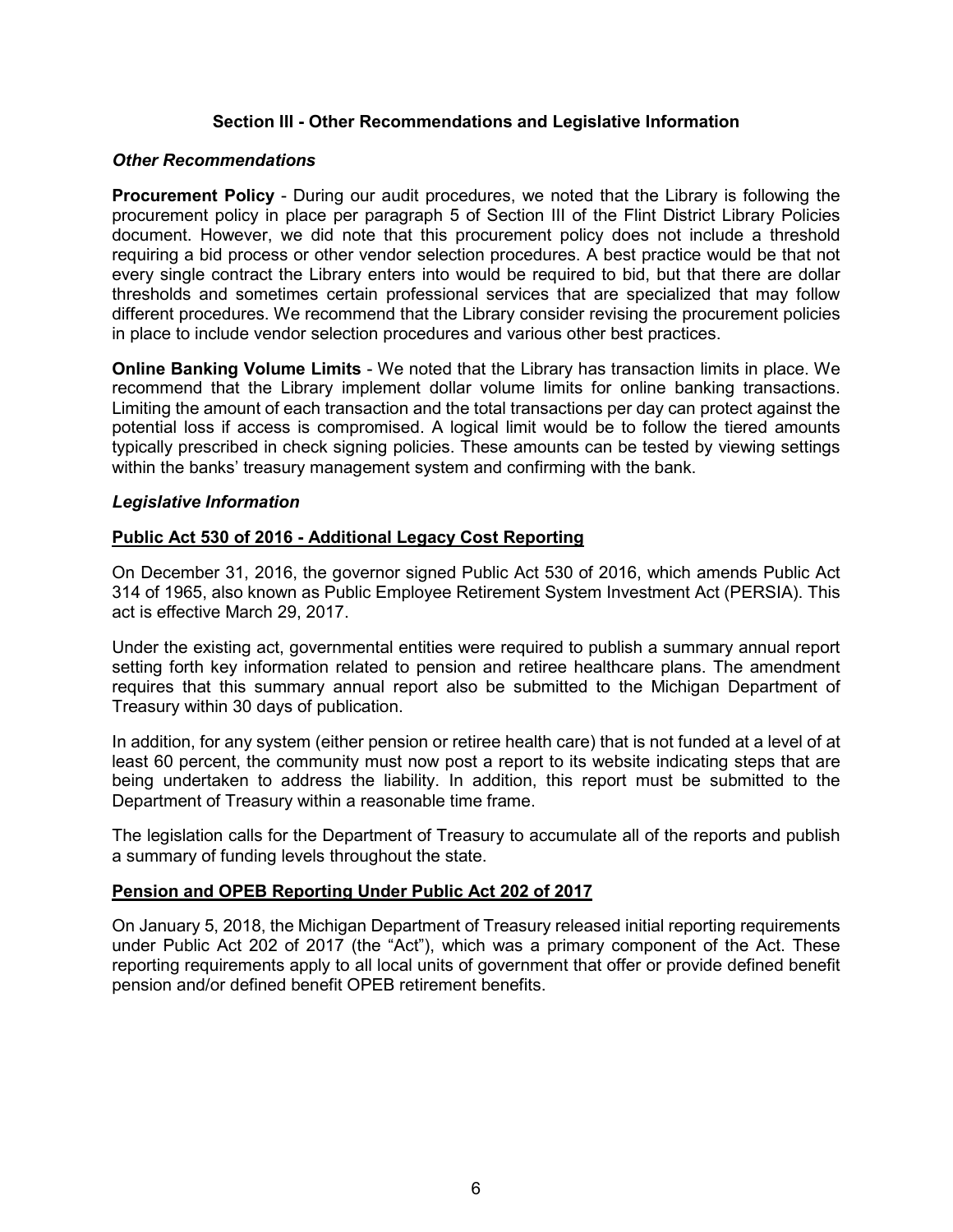# **Section III - Other Recommendations and Legislative Information (Continued)**

On September 25, 2018, the Michigan Department of Treasury released the final uniform assumptions to be used for reporting requirements under the Act. Local units must begin reporting funded ratios and contributions in accordance with the uniform assumptions, starting with their fiscal year 2019 if their audited financial statements are based on an actuarial valuation issued after December 31, 2018. If their fiscal year 2019 audited financial statements are based on an actuarial valuation issued prior to December 31, 2018, the local units must begin reporting on the uniform assumptions starting with their fiscal year 2020. This means that the local unit may potentially need three valuations: a funding valuation (if the local unit chooses to have different assumptions for funding purposes), a valuation that complies with GAAP to be used for financial statement reporting, and a valuation that complies with the State's new uniform assumptions.

The releases by the Department of Treasury includes the letter titled "Public Act 202: Selection of the Uniform Assumptions," Numbered Letter 2018-1, Form 5572, detailed instructions for completion of Form 5572, and a listing of frequently asked questions. All documents can be located at [http://www.michigan.gov/treasury/0,4679,7-121-1751\\_51556\\_84499---,00.html.](http://www.michigan.gov/treasury/0,4679,7-121-1751_51556_84499---,00.html)

Form 5572 is due annually for both pension and OPEB plans provided by an employer no later than six months after the end of your fiscal year.

In addition to submitting this new form to the Department of Treasury, a local unit must also post this information on its website, or in a public place if the local unit does not have a website. The governing body of a local unit will also need to receive a copy of this form in accordance with the Act, but the Act does not require approval by the governing body before submission to the Treasury.

Public Act 202 defines that a local unit of government is in "underfunded status" if any of the following apply:

- 1. OPEB Total plan assets are less than 40 percent of total plan liabilities according to the most recent annual report, and, for primary units of government\*, the annual required contribution for all of the retirement health systems of the local unit is greater than 12 percent of the local unit of government's governmental funds operations revenue.
- 2. Retirement Pension Plans Total plan assets are less than 60 percent of plan total liabilities according to the most recent annual report, and, for primary units of government, the annual required contribution for all of the retirement pension systems of the local unit is greater than 10 percent of the local unit of government's governmental funds operations revenue.

\*Primary units of government are cities, villages, townships, and counties.

If, after submission of Form 5572, the Treasury determines your community to have underfunded status, you will have the opportunity to file a "waiver" under Section 6 of the Act. The waiver needs to provide a plan for how the underfunding is being addressed. This waiver will then be submitted to the Treasury.

In the event that a local unit has underfunded plans and does not submit a waiver or the waiver is not approved, the Treasury will perform an internal review. The local unit will also need to submit a corrective action plan to the newly created Municipal Stability Board (under Section 7 of the Act). The local unit will be responsible for creating the corrective action plan.